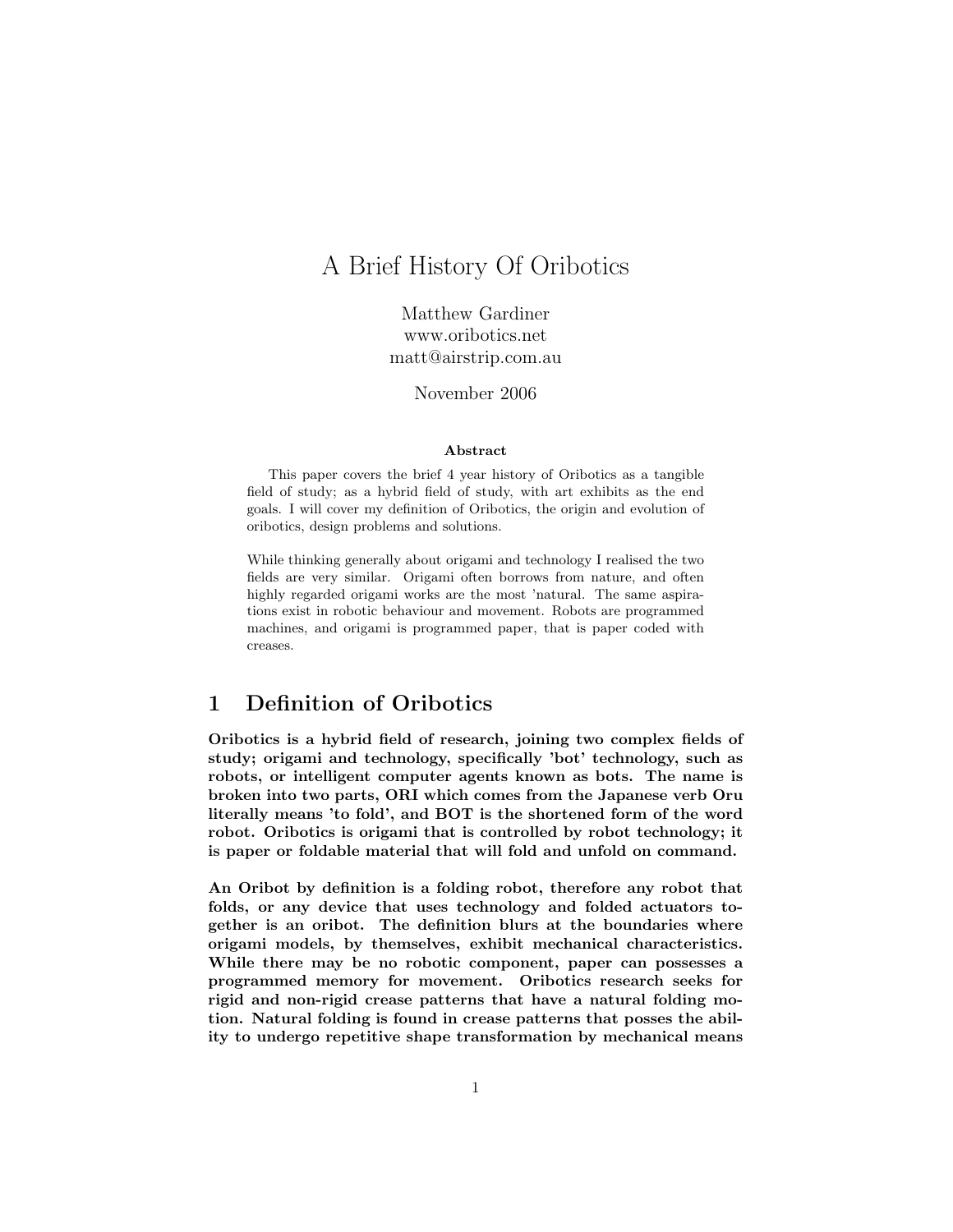

Figure 1: Image from Oribotics [Laboratory]

without compromising their folded form. Forms like the Miura Ori, flapping bird, and the oribot Atom Flower possess this natural folding motion. The idea of natural folding is inspired from the unfolding found in nature, especially that found in leaves and flowers.

# 2 The Origin of Oribotics



Figure 2: Root 2 Interactive Macromedia Flash animation

The origins of Oribotics, are not found in fragments of paper, but rather fragments of code. Small snippets of ideas emerged in 2002 when I began making origami animations using Macromedia Flash. I was using Actionscript to make them interactive. Root 2 was my first interactive work using this theme (see figure 2). It has two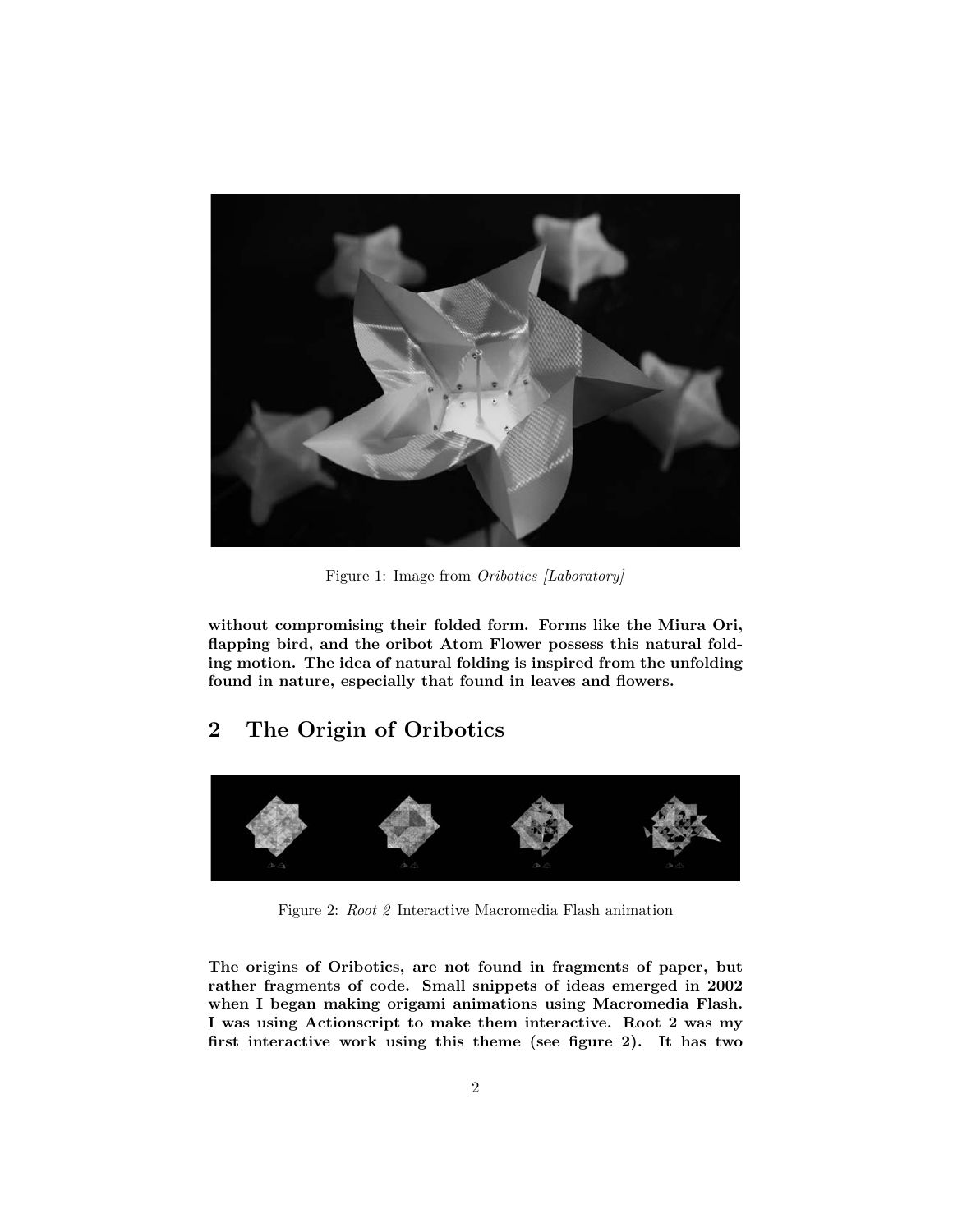

Figure 3: Orimattic Generative Macromedia Flash animation

modes, divide and fold. It begins with a set of isosceles triangles (half squares). When divide is active, the mouse recursively makes root 2 divisions of the existing triangles. When fold is active, the mouse makes the triangle animate a fold hinging on one of the shorter edges.

Orimattic takes a step along the same path, adding a tiny bit of AI to the mix (see figure 3). Orimattic was a work commissioned in 2002 for the Bed Supper Club in Bangkok, designed to be projected alongside an origami installation which took over the entire club. As such the work needed to change autonomously, creating an ever changing origami wallpaper. The core of the programming was the 'bot' that controlled the animation. The bot is an origami snake of equilateral triangles, that can only walk on a triangular grid. The work used 6 base images, and 6 colours, that combine randomly at startup. As each 'bot' takes a step, it leaves a foot print, and each subsequent step rubs the footprint down in opacity, gradually revealing the image below.

#### 2.1 Tetrabot

Later in 2002, I was granted a residency at the Latrobe Regional Gallery, and during the weeks prior to starting, I was having visions in the morning of Orimattic being made as a 3 dimensional robot, or as walking tetrahedrons moving on the floor with projected animation. Once my residency began, and I started work I found that it was actually quite tricky to make a folding, walking tetrabot with lego. In 2005 I read in a New Scientist magazine that NASA actually built a successful Tetrabot [1] that walked beautifully. This original idea sparked several others ideas including a mechanised flapping bird.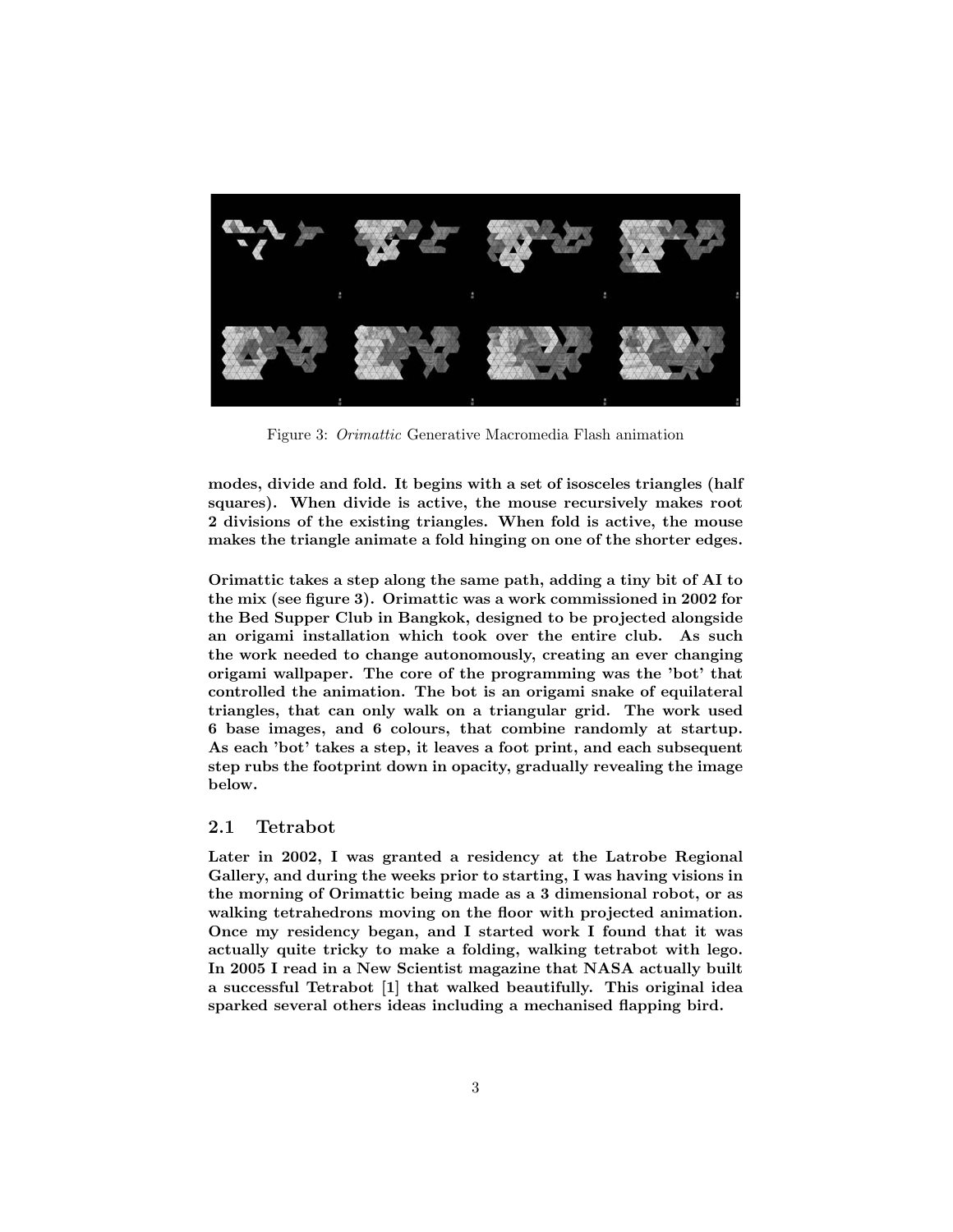

Figure 4: Tato rubber band theory

## 2.2 Robotic Tato

One of the most promising was a robotic Tato, an idea inspired by Chris Palmer's extensions to the Japanese Tato. My first attempts at pure mechanical construction were conceptually solid, but the practical results were not especially interesting. My mechanical design intended to move in the same path as the folding paper, however, when I attached the paper, the lego proved too inaccurate, and just crushed the paper. So instead of using mechanics to push the paper in and out of shape, I began experimenting with pulling the paper. Figure 4 illustrates the low tech, rubber band and cardboard box approach I chose to successfully prove this theory.

## 3 Oribotics 2004

The rubber band proof was enough to inspire me to write an application for a youth arts festival, and led me to dub the work Oribotics. And what followed was a period of prototyping pentagonal designs. Which, with the robotic programming by my father Ray Gardiner, resulted in the global premiere of Oribotics (figure 5). Many design changes occured, the most significant was the design of the pentagonal crease pattern, used because of the pentagons mathematical perfection, its beauty, and its regular occurrence in nature as signified by the Fibonacci sequence.

## 3.1 Design problems with oribotics 2004

There were several fascinating design problems with Oribotics 2004. It was beautiful, but in terms of design, it was a flawed project. The audience found these problems endearing, as they summed up the fragility and fallibilty of technology. The sense of natural entropy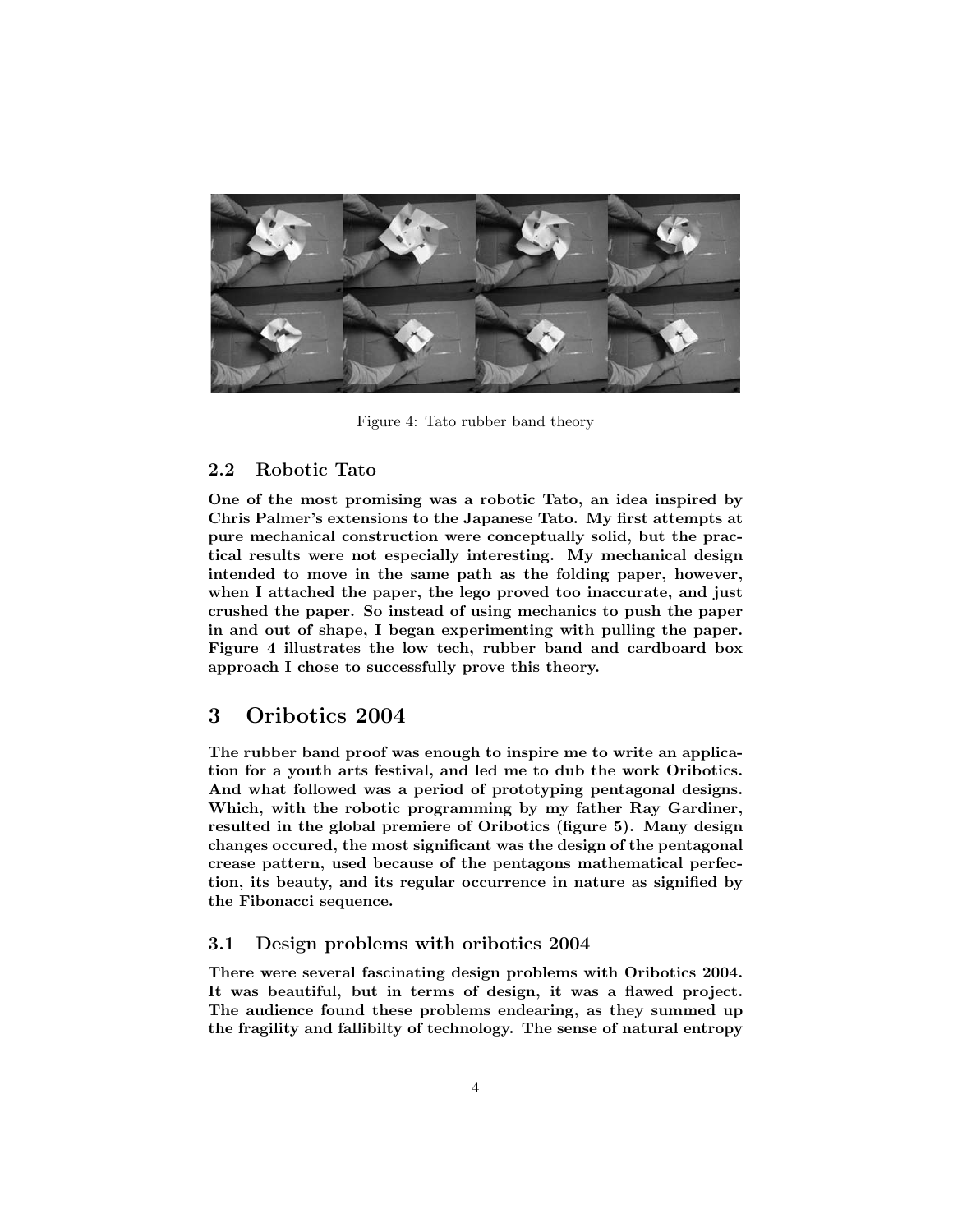

Figure 5: Oribotics, 2004, Next Wave Festival, Melbourne

was maintained, the flowers bloomed, required some 'Gardening', and some eventually died. The problems were plentiful, both in the choice of materials, and crease pattern design, and most of all the mechanical design produced alot of stress and therefore required alot of energy.

## 3.2 The corruption and breakdown of the crease pattern

The life of the flowers was initially counted in days. So I worked through a number of paper stocks, and plastic sheet re-inforcement designs, and improved the counter to weeks, if all was perfect. But any corruption in the crease pattern would cause eventual breakdown of the origami mechanism. My final solution was to use a plastic/fabric lamination, wherein I would cut up plastic sheets, with gaps for folds and then, using heat, laminate the plastic between the fabric (see figure 6).

# 4 Oribotics 2005 [atom generation]

In late 2004, I was awarded an Artists Residency in Tokyo 2005 by the Australia Council for the Arts. When I arrived in Tokyo in May 2005,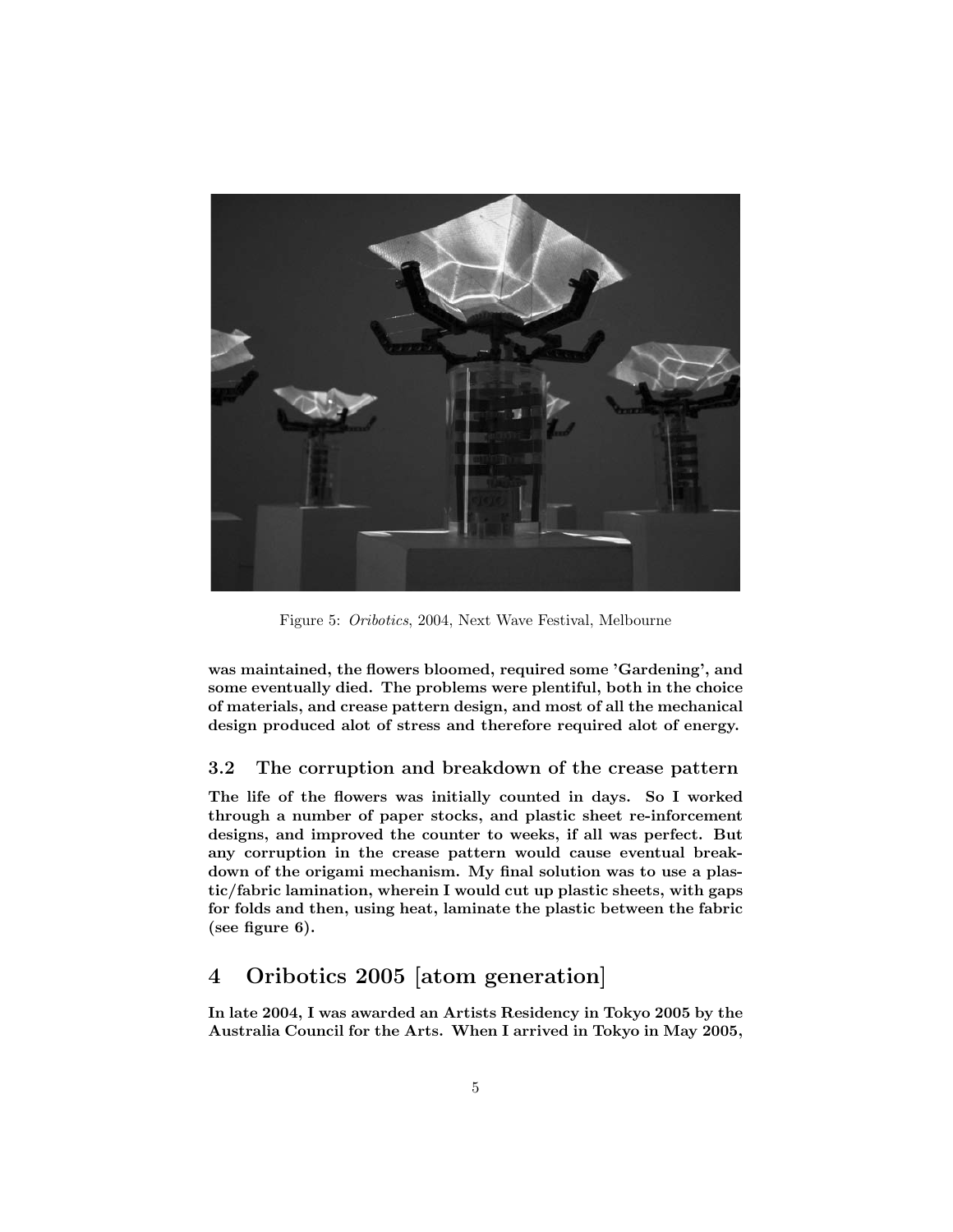

Figure 6: Lamination, the dark grey shows the shape of the plastic parts cut out, and the light grey shows the fabric area. The right hand image shows the sandwich of materials.

it was my aim to solve these problems and make a better, stronger Oribot. I was full of optimism, high from the energy of a series of talks and exhibitions in Belgium. Mr Jun Maekawa was a guest of ours at Folding Australia earlier in the year, and he suggested that he could introduce me to a number of people with whom I could speak to about oribotics research. Kindly, Mr Maekawa took me to meet them, and on our travels we met with Mr Shunsuke Ito, the chief robotics engineer at Denso, and Mr Ohara, an engineer at Kuramae Industries.

At Denso in Nagoya, Aichi, I was introduced to Mr Ito's masterwork titled 'Karakuri Maiginu' featuring two mechanically folding origami cranes. To my surprise he was not using computers, but elegant mechanical design, with superbly crafted brass hinges, and fabric. A feature of his design for the cranes was the areas of rigidity and flexibility in the crease pattern. I was very inspired to see a work of this calibre.

Mr Ohara was the head engineer of the origami paper cup project as introduced in 3OSME by Tomoko Fuse et al. I had many questions for Mr Ohara regarding his research into industrial folding techniques. I was made aware that the project was still in development, and that the research was still 'top secret'. So I am unable to share any details, except that even by hand it is quite difficult to fold a paper cup, but the result is very strong, and I use a folded cup on my desk as a pen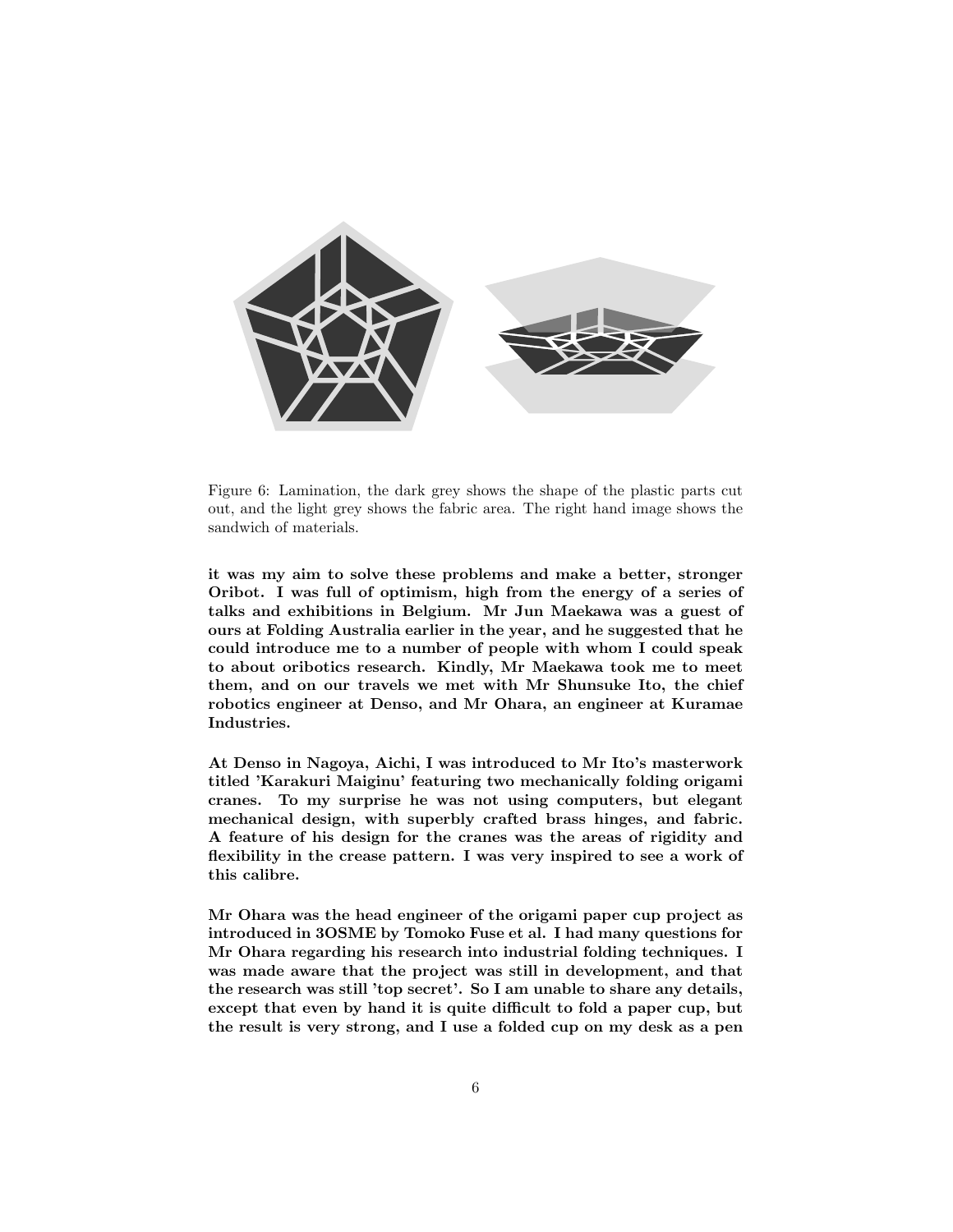

Figure 7: 2004 crease pattern and profile (left), 2005 crease pattern and profile (right).

holder.

## 4.1 Crease Patterns

While looking at the crease pattern for the Karakuri, a few ideas began to suggest them to me. I realised that the original crease pattern demanded far too much stress on the paper as the folds moved through 180. So I re-designed the model, and introduced a pyramid shape in the middle of the closed flower. The re-design provided faces with more leverage, and less of an angle of movement, thus reducing the stress in the model. After many trips to the Japanses craft store Tokyu Hands, and many experiments with paper stocks and mechanical designs, I found the most elegant way to actuate this new crease pattern.

The new crease pattern, and mechanical design was taken back from Japan and prototyped in Australia before evolving into the atom generation of oribots.

# 5 Prototyping

The prototyping process was rather direct, and not as well documented. It focused almost solely on the mechanical and electrical design. The process was to design 3D models, and translate them into 2D planes which could be cut from flat sheets of 3mm plastic, and assembled back into physical 3D models. The key elements of design were as follows.

## 5.1 Base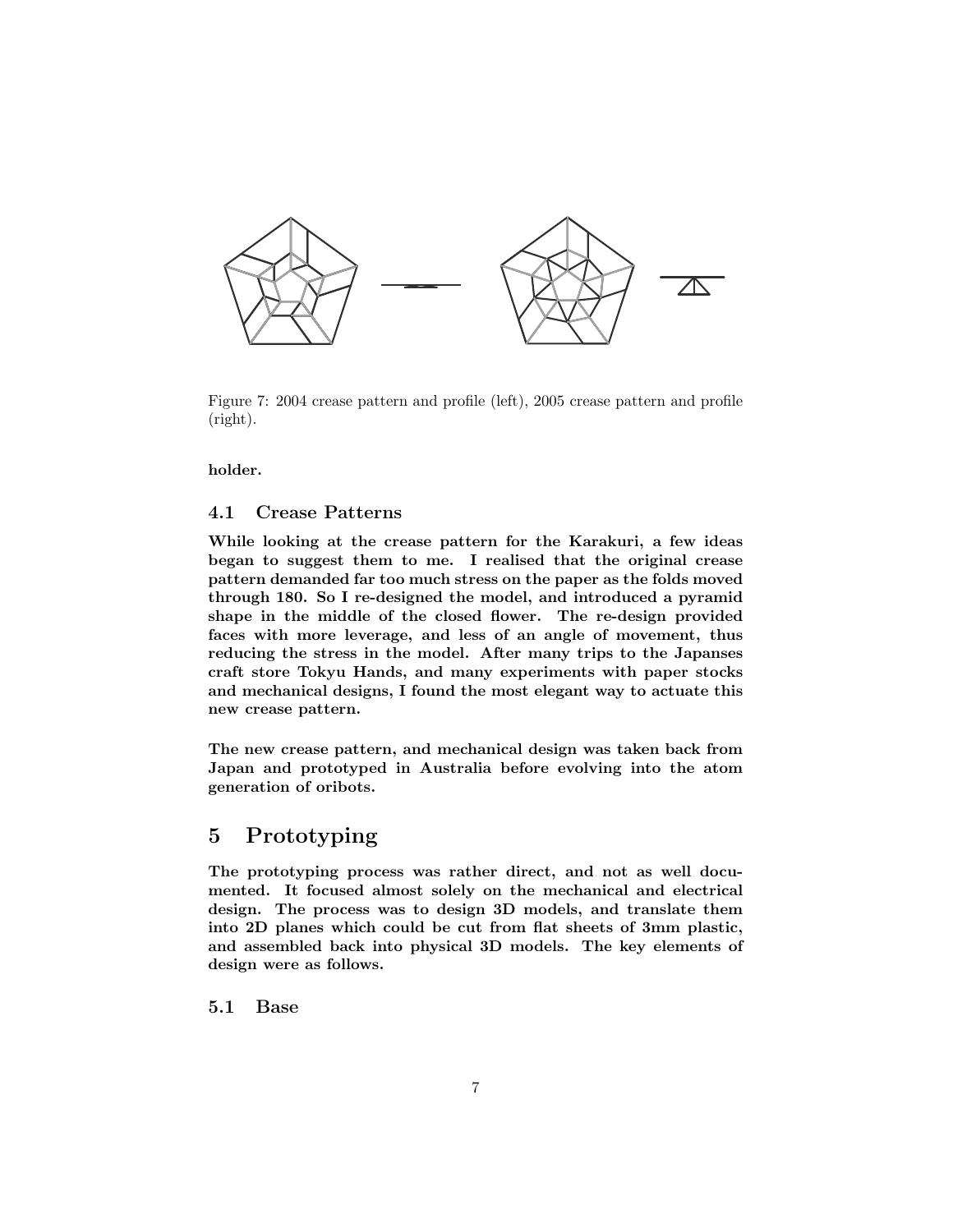

Figure 8: A range of prototype models for Oribotics [laboratory]



Figure 9: A profile of the hand actuator in motion from closed, to open, and back to closed.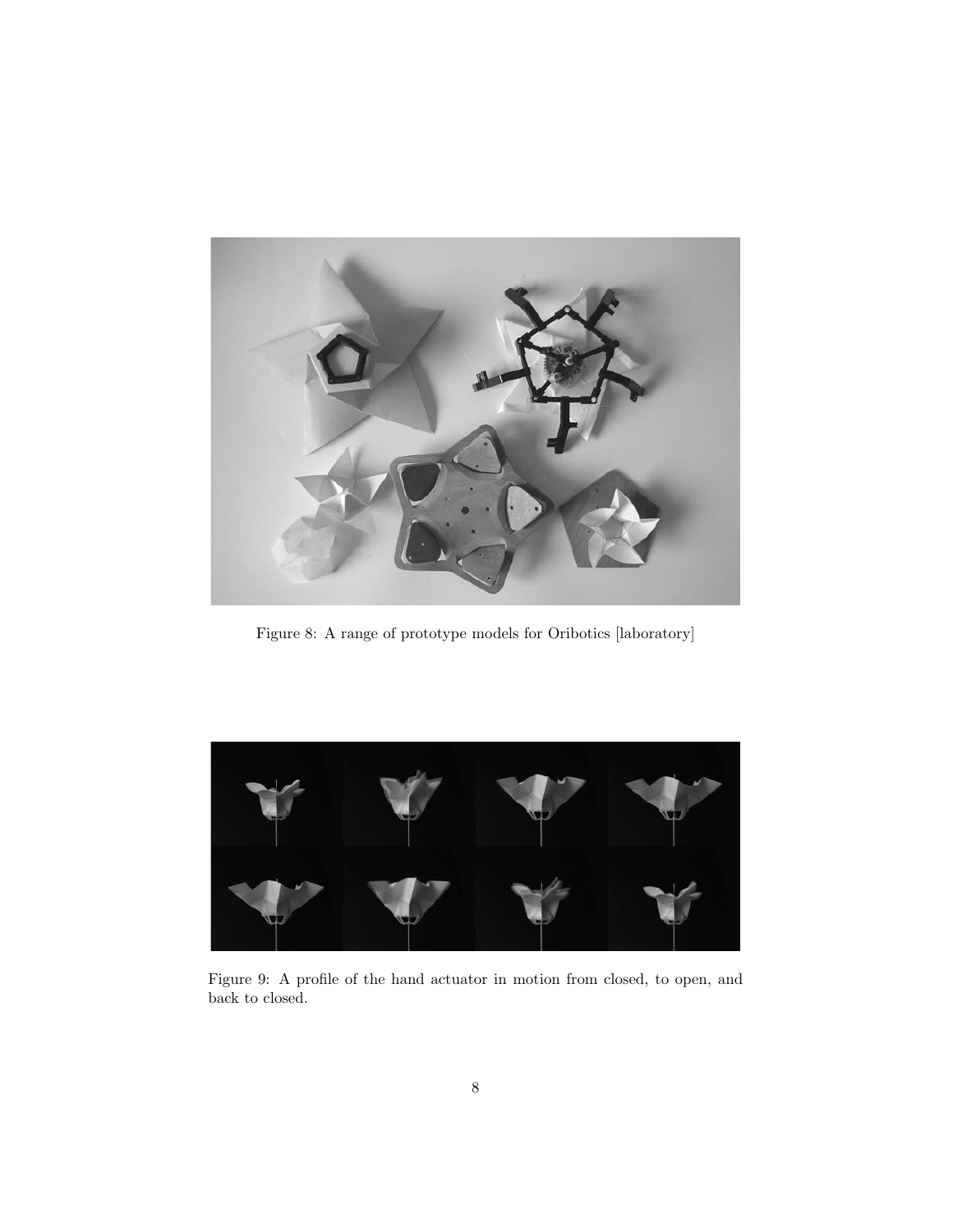Inside the base are the following main components: The custom designed printed circuit board; with a PIC microprocessor; an LED or two; and a high quality Servo motor, like the kind used in Radio Control Models. The electronic system was designed and programmed to specification by Ray Gardiner.

## 5.2 Hand/Actuator

The hand actuator constitutes the parts that touch, and are fastened to, the paper. All of the parts are laser cut from 3mm acrylic. When choosing the material, I wanted something that would seem light, and not bulky. With one single degree of motion, this relatively complex set of folds are actuated, capable of 1000's of repetitions. These particular works are almost a year old, some of them have been operating for over 3 months day in day out (see figure 9).

#### 5.3 Flower

The exhibition flowers use a pearlescent paper to reflect as much light as possible. The paper was carefully scored, folded, holes punched, and bolted to the hand. Over a period of a year, the only degradation I have seen is a little wear at the corners, as all of us find when we fold on the same fold over and over again. Though the commercial versions use a plastic paper, which shows no sign of wear at all.

#### 5.4 Light Sensor

The only eye of the Oribot is a Light Dependent Resistor. The PIC brain in the base, receives light levels as changes in voltage from the sensor. It has a calibration range, so that in exhibition, it opens with a particular level of light, and closes at a another. Brightness opens the flower and a darkness closes it, and so the audience liken it to a real flower.

# 6 Oribotics [laboratory]

The final work was premiered at the Asialink Centre at the University of Melbourne, over 2 nights with 4 performances. Figure 10 shows a view of the final installation. The installation used digital animation from data projectors to animate light on each of the oribots. During the exhibition there were percusive performances. In the exhibition space there were 15 oribots, 8 speakers, 4 computers, 2 projectors. For the performance there was 1 projection screen for the score composed by David Young, and instruments by Rosemary Joy, played by percussionist Eugene Ughetti.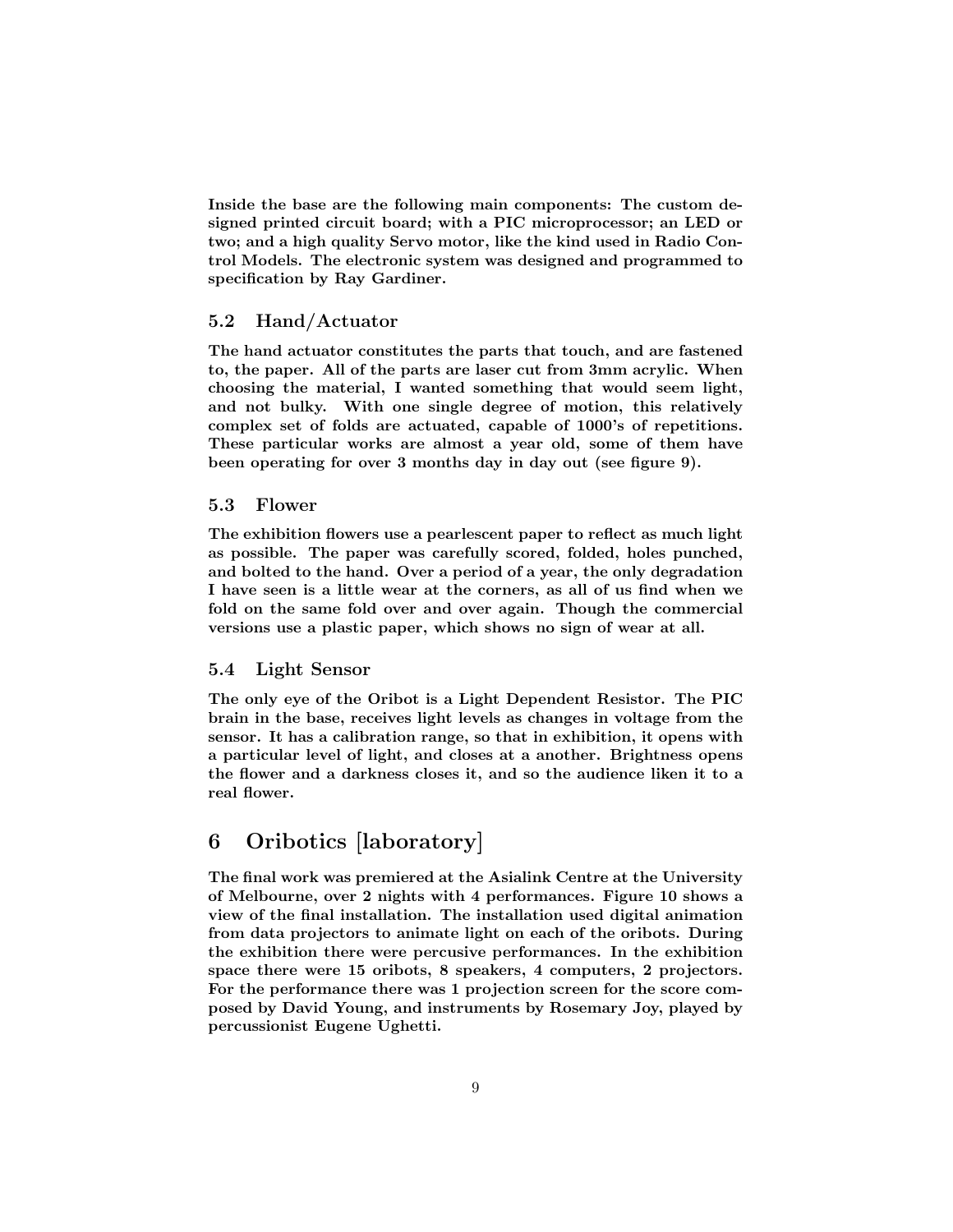

Figure 10: Oribotics [laboratory] Asialink Centre, Melbourne

The oribots, sensitive to light, were networked via animation beaming from the data projectors above them. For the audience the literal connection was that the weather was being projected onto the oribots, and that was making them move. Acutally, the arrangement was a little more complex, the animation changed according to the city that the robot was linked to, showing the cities current weather condition as read a from live XML data source. Each weather condition had a corresponding pattern as influenced by origami paper designs.

# 7 Conclusion

As a field of study Oribotics is a hybrid of science and art that has grown in complexity over the past four years. To date the project has been supported with funding from the New Media Board of the Australia Council for the Arts, Arts Victoria, the City of Melbourne, Aphids, and Ray Gardiner. The next generation of Oribots, with the working title 'Oribotics [network]' is supported by Arts Victoria's Arts Innovation Board, and will premiere in 2007 at Federation Square in Melbourne.

For more information, and video see www.oribotics.net

This paper was made possible with the support of ANAT, the Australian Network of Art and Technology Professional Development Fund.